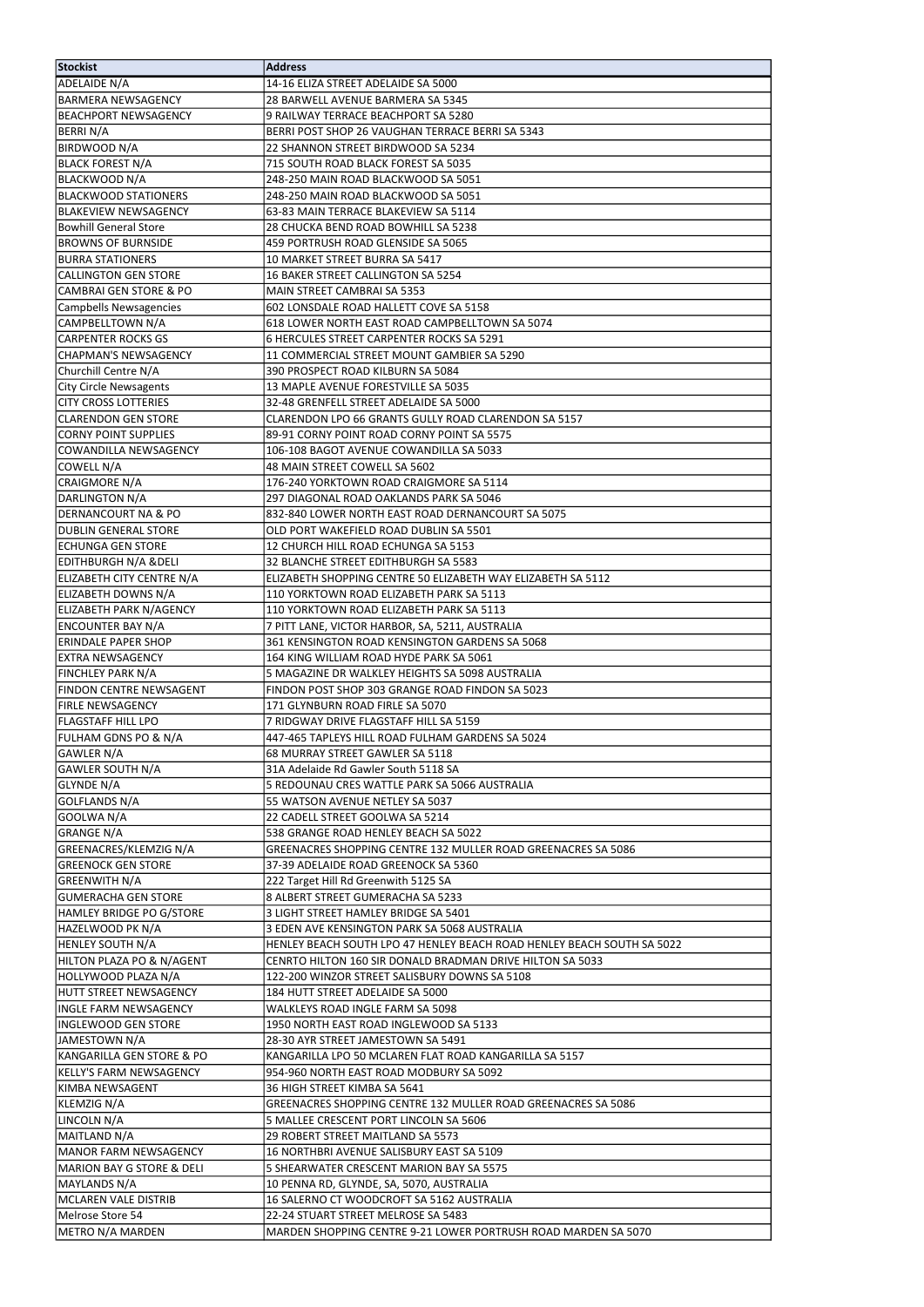| METRO N/A NEWTON                 | NEWTON VILLAGE SHOPPING CENTRE 299 MONTACUTE ROAD NEWTON SA 5074       |
|----------------------------------|------------------------------------------------------------------------|
| MITCHAM SQUARE N/AGENCY          | 119 BELAIR ROAD TORRENS PARK SA 5062                                   |
|                                  |                                                                        |
| MODBURY HEIGHTS N/A              | 172-182 LADYWOOD ROAD MODBURY HEIGHTS SA 5092                          |
| MONASH STORE                     | 20 RANDELL TERRACE MONASH SA 5342                                      |
| MOONTA N/A                       | 31 GEORGE STREET MOONTA SA 5558                                        |
| MOOROOK GEN STORE                | MOOROOK LPO 656 KINGSTON ROAD MOOROOK SOUTH SA 5332                    |
| MT BARKER CENTR. N/A             | 3 MCLAREN STREET MOUNT BARKER SA 5251                                  |
| IMT TORRENS GEN STORE            | 13 TOWNSEND STREET MOUNT TORRENS SA 5244                               |
|                                  |                                                                        |
| MUNDULLA GEN STORE               | 9 KENNEDY STREET MUNDULLA SA 5270                                      |
| MURRAY LANDS N/A                 | 131-139 THOMAS STREET MURRAY BRIDGE SA 5253                            |
| IMYER CENTRE NEWSAGENCY          | 14-38 RUNDLE MALL ADELAIDE SA 5000                                     |
| MYLOR GENERAL STORE              | 250 STRATHALBYN RD, MYLOR, SA, 5153, AUSTRALIA                         |
| MYPOLONGA GEN STORE              | 39 RECREATION LANE MYPOLONGA SA 5254                                   |
| lNaracoorte Plaza Kiosk          | KINGCRAIG PLAZA 30 ROBERTSON STREET NARACOORTE SA 5271                 |
|                                  |                                                                        |
| NEWSPOWER ALDGATE                | 204 MOUNT BARKER ROAD ALDGATE SA 5154                                  |
| NEWSPOWER ALDINGA BEACH          | ALDINGA CENTRAL SHOPPING CENTE PRIDHAM BOULEVARD ALDINGA BEACH SA 5173 |
| INEWSPOWER ANGASTON              | 39 MURRAY STREET ANGASTON SA 5353                                      |
| NEWSPOWER ARDROSSAN              | 30 FIRST STREET ARDROSSAN SA 5571                                      |
| NEWSPOWER BARRIER ST             | 331 ARGENT STREET BROKEN HILL NSW 2880                                 |
| NEWSPOWER BAY N/A & CARD         | 122 JETTY ROAD GLENELG SA 5045                                         |
|                                  |                                                                        |
| NEWSPOWER BERRI                  | BERRI POST SHOP 26 VAUGHAN TERRACE BERRI SA 5343                       |
| NEWSPOWER BERRI PLAZA            | BERRI POST SHOP 26 VAUGHAN TERRACE BERRI SA 5343                       |
| INEWSPOWER BJ'S NEWSAGENCY       | 11 VICTORIA STREET ROBE SA 5276                                        |
| NEWSPOWER CAMPBELLS MAR'N        | 297 DIAGONAL ROAD OAKLANDS PARK SA 5046                                |
| NEWSPOWER CAMPBELLS SGATE        | SOUTHGATE SHOPPING CENTRE 90-108 SHERRIFFS ROAD MORPHETT VALE SA 5162  |
| NEWSPOWER CASTLE PLAZA           |                                                                        |
|                                  | CASTLE PLAZA 992 SOUTH ROAD EDWARDSTOWN SA 5039                        |
| NEWSPOWER CEDUNA                 | 29 POYNTON STREET CEDUNA SA 5690                                       |
| NEWSPOWER CHIT CHAT              | 8 TORRENS STREET VICTOR HARBOR SA 5211                                 |
| NEWSPOWER CLEVE                  | 21 MAIN STREET CLEVE SA 5640                                           |
| NEWSPOWER CLOVERCREST            | MONTAGUE ROAD MODBURY SA 5092                                          |
| <b>NEWSPOWER COLONNADES</b>      | 212 BEACH ROAD NOARLUNGA CENTRE SA 5168                                |
| NEWSPOWER COWELL                 | 48 MAIN STREET COWELL SA 5602                                          |
|                                  |                                                                        |
| INEWSPOWER CRYSTAL BROOK         | 45 BOWMAN STREET CRYSTAL BROOK SA 5523                                 |
| INEWSPOWER ELIZABETH S           | 100 PHILIP HIGHWAY ELIZABETH SOUTH SA 5112                             |
| NEWSPOWER ELLEN CENTRE           | 170 ELLEN STREET PORT PIRIE SA 5540                                    |
| INEWSPOWER FAIRVIEW GREEN        | 325 HANCOCK ROAD FAIRVIEW PARK SA 5126                                 |
| INEWSPOWER FOSTERS               | 79 COMMERCIAL STREET MOUNT GAMBIER SA 5290                             |
| INEWSPOWER FRIENDG PARINGA       | l1 MURTHO ROAD PARINGA SA 5340                                         |
|                                  |                                                                        |
| INEWSPOWER GAWLER                | 68 MURRAY STREET GAWLER SA 5118                                        |
| INEWSPOWER GAWLER GREEN          | 4 TULLOCH ROAD EVANSTON SA 5116                                        |
| INEWSPOWER GOOLWA                | GOOLWA VILLAGE 31 HUTCHINSON STREET GOOLWA SA 5214                     |
| INEWSPOWER GOOLWA PHARMACY       | GOOLWA VILLAGE 31 HUTCHINSON STREET GOOLWA SA 5214                     |
| INEWSPOWER HACKHAM               | 77A COLLINS PARADE HACKHAM SA 5163                                     |
| INEWSPOWER HAPPY VALLEY          | 50 KENIHANS ROAD HAPPY VALLEY SA 5159                                  |
|                                  |                                                                        |
| INEWSPOWER JAMESTOWN             | 28-30 AYR STREET JAMESTOWN SA 5491                                     |
| INEWSPOWER KARPINSKIS            | 8 BRUCE STREET EUDUNDA SA 5374                                         |
| INEWSPOWER KEITH                 | 27A HENDER STREET KEITH SA 5267                                        |
| INEWSPOWER KURALTA PARK          | 153 ANZAC HIGHWAY KURRALTA PARK SA 5037                                |
| INEWSPOWER LAMEROO               | 64 RAILWAY TERRACE LAMEROO SA 5302                                     |
| INEWSPOWER LIVERPOOL ST          | 40 LIVERPOOL STREET PORT LINCOLN SA 5606                               |
|                                  |                                                                        |
| INEWSPOWER LOXTON                | 12 EAST TERRACE LOXTON SA 5333                                         |
| INEWSPOWER LUCYS PLAZA           | IRENMARK POST SHOP 24 RAL RAL AVENUE RENMARK SA 5341                   |
| NEWSPOWER MAITLAND               | 29 ROBERT ST MAITLAND SA 5573                                          |
| INEWSPOWER MAWSON LAKES          | 121 MAWSON LAKES BOULEVARD MAWSON LAKES SA 5095                        |
| INEWSPOWER MCLAREN VALE          | 130 MAIN ROAD MCLAREN VALE SA 5171                                     |
| INEWSPOWER MENINGIE              | 182-84 PRINCES HIGHWAY MENINGIE SA 5264                                |
| NEWSPOWER MILLICENT              | 5 GLEN STREET MILLICENT SA 5280                                        |
|                                  |                                                                        |
| INEWSPOWER MOONTA                | 31 GEORGE STREET MOONTA SA 5558                                        |
| INEWSPOWER MUNNO PARA            | 600 MAIN NORTH ROAD SMITHFIELD SA 5114                                 |
| NEWSPOWER MURRAY BRIDGE          | 20 BRIDGE STREET MURRAY BRIDGE SA 5253                                 |
| NEWSPOWER NEINDORFS T/B          | 2 LIPSON ROAD TUMBY BAY SA 5605                                        |
| <b>INEWSPOWER NEWTON GARDENS</b> | <b>GORGE ROAD NEWTON SA 5074</b>                                       |
| INEWSPOWER NORMANVILLE           | 148 MAIN ROAD NORMANVILLE SA 5204                                      |
| INEWSPOWER NORTHERN NEWS         | IZION PRESCHOOL CENTRE 24 COWAN STREET GAWLER SA 5118                  |
|                                  |                                                                        |
| NEWSPOWER NORWOOD PLACE          | NORWOOD POST SHOP 161 THE PARADE NORWOOD SA 5067                       |
| INEWSPOWER NOVAR GARDEN          | 122 MORPHETT ROAD NOVAR GARDENS SA 5040                                |
| INEWSPOWER NURIOOTPA             | 1-15 MURRAY STREET NURIOOTPA SA 5355                                   |
| INEWSPOWER OLD REYNELLA          | 211-221 OLD SOUTH ROAD OLD REYNELLA SA 5161                            |
| NEWSPOWER ORROROO                | 16 SECOND STREET ORROROO SA 5431                                       |
| INEWSPOWER PARABANKS             | PARABANKS SHOPPING CENTRE 68-84 JOHN STREET SALISBURY SA 5108          |
|                                  |                                                                        |
| INEWSPOWER PENOLA                | 37 CHURCH STREET PENOLA SA 5277                                        |
| NEWSPOWER PETERBORGH             | 185-189 MAIN STREET PETERBOROUGH SA 5422                               |
| NEWSPOWER PIRIE PLAZA            | 3-5 GREY TERRACE PORT PIRIE SOUTH SA 5540                              |
| INEWSPOWER PLAYFORD ALIVE        | 297 PEACHEY ROAD MUNNO PARA SA 5115                                    |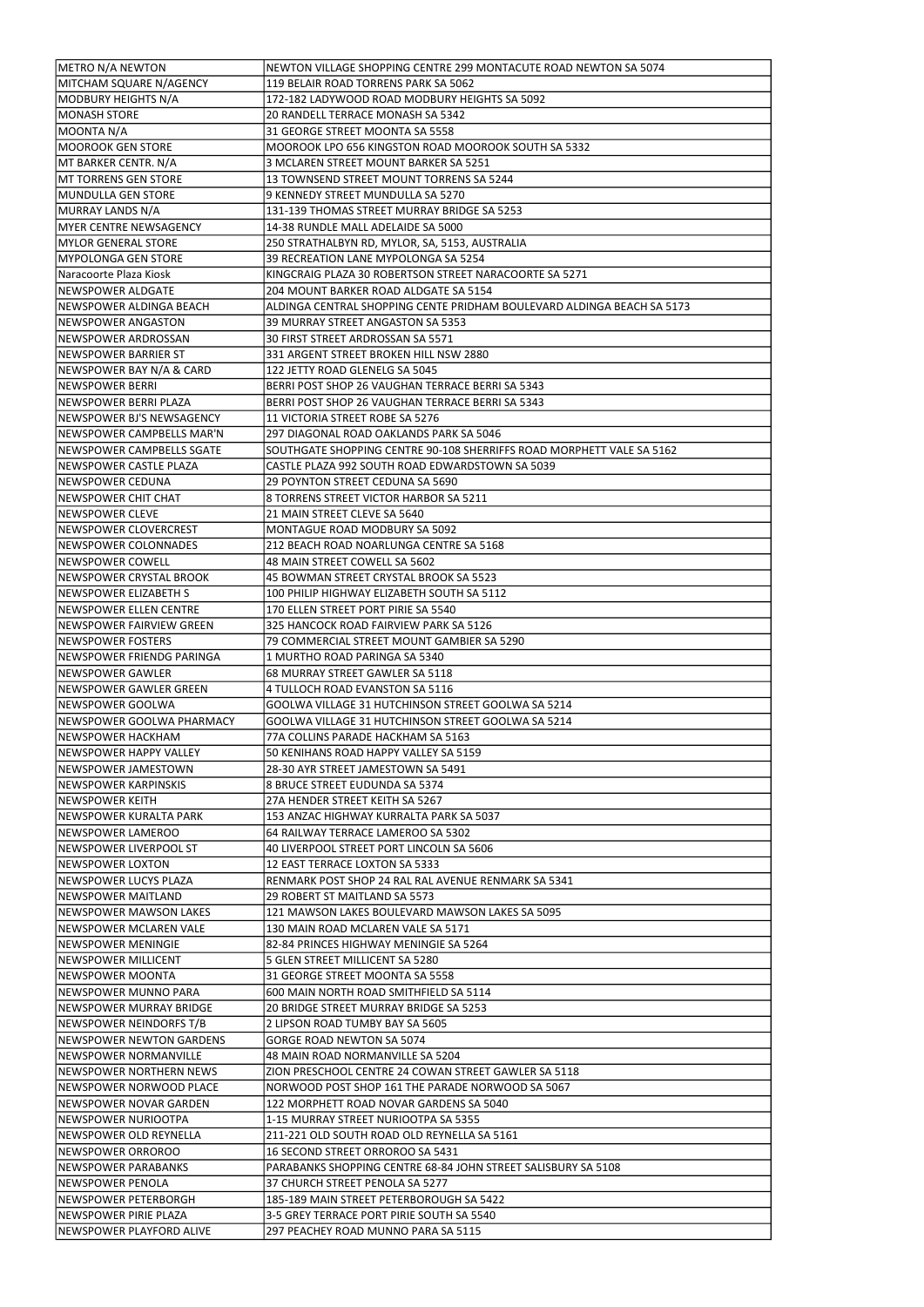| INEWSPOWER PLAYFORD AVE          | 35 Playford Avenue, Wyalla, SA, 5600                                    |
|----------------------------------|-------------------------------------------------------------------------|
|                                  |                                                                         |
| INEWSPOWER PLYMPTON              | 392 MARION ROAD PLYMPTON SA 5038                                        |
| NEWSPOWER PORT MALL              | 176-180 ST VINCENT STREET PORT ADELAIDE SA 5015                         |
| INEWSPOWER RUNDLE MALL           | 146 RUNDLE MALL ADELAIDE SA 5000                                        |
| NEWSPOWER RUNDLE PLACE           | 80 RUNDLE MALL ADELAIDE SA 5000                                         |
| NEWSPOWER SEAFORD                | 695 COMMERCIAL ROAD SEAFORD RISE SA 5169                                |
| NEWSPOWER SILVER CITY            | 213 WILSON STREET BROKEN HILL NSW 2880                                  |
|                                  |                                                                         |
| INEWSPOWER STRATHLBYN            | 18 ALBYN TERRACE STRATHALBYN SA 5255                                    |
| NEWSPOWER STREAKY BAY            | 5 BAY ROAD STREAKY BAY SA 5680                                          |
| NEWSPOWER TAILM BEND             | 69 RAILWAY TERRACE TAILEM BEND SA 5260                                  |
| NEWSPOWER THE GROVE              | GOLDEN GROVE VILLAGE LPO THE GOLDEN WAY GOLDEN GROVE SA 5125            |
| NEWSPOWER TORRENSVILLE PZ        | 200A HENLEY BEACH ROAD TORRENSVILLE SA 5031                             |
| NEWSPOWER WOODSIDE               | 40 MAIN STREET LOBETHAL SA 5241                                         |
| INEWSPOWER YORKETOWN             | 7 EDITHBURGH ROAD YORKETOWN SA 5576                                     |
|                                  |                                                                         |
| newsXpress BEERS N/A             | 46-47 TASMAN TERRACE PORT LINCOLN SA 5606                               |
| newsXpress BIRDWOOD              | 22 SHANNON STREET BIRDWOOD SA 5234                                      |
| NewsXpress Glenelg               | 46 JETTY ROAD GLENELG SA 5045                                           |
| NEWSXPRESS HOPE VALLEY           | 1220-1228 GRAND JUNCTION ROAD HOPE VALLEY SA 5090                       |
| newsXpress Kadina                | 30-32 GRAVES STREET KADINA SA 5554                                      |
| newsXpress LOBETHAL              | 49 MAIN STREET LOBETHAL SA 5241                                         |
|                                  |                                                                         |
| NEWSXPRESS MANNUM                | 55-77 RANDELL STREET MANNUM SA 5238                                     |
| newsXpress MINLATON              | 37-39 MAIN STREET MINLATON SA 5575                                      |
| newsXpress Naracoorte            | 118 SMITH STREET NARACOORTE SA 5271                                     |
| NEWSXPRESS SEFTON PLAZA          | 203-211 MAIN NORTH ROAD SEFTON PARK SA 5083                             |
| Newton Plaza Newsagency          | 295-297 MONTACUTE ROAD NEWTON SA 5074                                   |
| Nextra KYLIE BROWN'S             | 103 JETTY ROAD GLENELG SA 5045                                          |
|                                  |                                                                         |
| Nextra MT BARKER CENTRAL         | MOUNT BARKER SHOPPING CENTRE 13 MCLAREN STREET MOUNT BARKER SA 5251     |
| Nextra MT BARKER N/A             | 3 WALKER STREET MOUNT BARKER SA 5251                                    |
| Nextra Oak Plaza N/A Toys        | 17 MOUNT BARKER ROAD STIRLING SA 5152                                   |
| NORMANVILLE N/A & PO             | 48 MAIN ROAD NORMANVILLE SA 5204                                        |
| NORTH EAST NEWSAGENCY            | GILLES PLAINS SHOPPING CENTRE 575 NORTH EAST ROAD GILLES PLAINS SA 5086 |
| NORTHGATE N/A                    | 98 FOLLAND AVENUE NORTHGATE SA 5085                                     |
| NORTHPARK N/AGENCY               | NORTHPARK SHOPPING CENTRE 264 MAIN NORTH ROAD PROSPECT SA 5082          |
|                                  |                                                                         |
| NURIOOTPA N/A                    | 1-15 MURRAY STREET NURIOOTPA SA 5355                                    |
| One Stop Newsagency              | ONESTOP SHOPPING CENTRE 58-66 FLINDERS AVENUE WHYALLA STUART SA 5608    |
| ONKAPARINGA NEWSAGENCY           | ONKAPARINGA                                                             |
|                                  |                                                                         |
| Para Hills N/A                   | 1 WILKINSON ROAD PARA HILLS SA 5096                                     |
|                                  | 3-7 Liberator Dr Paralowie 5108 SA                                      |
| PARALOWIE N/A                    |                                                                         |
| PARALOWIE PO & N/A               | 3-7 LIBERATOR DRIVE PARALOWIE SA 5108                                   |
| <b>PARK HOLME NEWSAGENCY</b>     | PARK HOLME SHOPPING CENTRE 319 OAKLANDS ROAD PARK HOLME SA 5043         |
| <b>PASADENA NEWSAGENCY</b>       | 16-30 FIVEASH DRIVE PASADENA SA 5042                                    |
| <b>PENOLA NEWSAGENCY</b>         | 37 CHURCH STREET PENOLA SA 5277                                         |
| PIMPALA NEWSAGENT                | 217-233 PIMPALA ROAD WOODCROFT SA 5162                                  |
| PINNAROO N/A                     | 13 RAILWAY TERRACE PINNAROO SA 5304                                     |
| PIRIE CIVIC N/A                  | 14 ALEXANDER STREET PORT PIRIE SA 5540                                  |
|                                  |                                                                         |
| PLAZA NEWSAGENCY SA              | 976 North East Road Modbury SA 5092                                     |
| <b>POINT TURTON STORE</b>        | 72 BAYVIEW ROAD POINT TURTON SA 5575                                    |
| POORAKA N/A                      | 16-28 RESEARCH ROAD POORAKA SA 5095                                     |
| PORT MACDONNELL GEN STORE        | 45 MEYLIN STREET PORT MACDONNELL SA 5291                                |
| PORT NOARLUNGA N/A               | Port Noarlunga                                                          |
| PORT VICTORIA G/Store            | 23 MAIN STREET PORT VICTORIA SA 5573                                    |
| PORT VINCENT N/A                 | 6 MAIN STREET PORT VINCENT SA 5581                                      |
|                                  |                                                                         |
| <b>POST PLUS AT PROSPECT</b>     | 150 PROSPECT RD, PROSPECT, SA, 5082, AUSTRALIA                          |
| PT ADELAIDE N/A                  | 176-180 ST VINCENT STREET PORT ADELAIDE SA 5015                         |
| <b>PT BROUGHTON DELI NA</b>      | 10 BAY STREET PORT BROUGHTON SA 5522                                    |
| <b>PT CLINTON GENERAL STORE</b>  | 21-23 CUMBERLAND ROAD CLINTON SA 5570                                   |
| QUORN N/A-GIFT STORE             | 5 SIXTH STREET QUORN SA 5433                                            |
| <b>RAL RAL STORE</b>             | RENMARK NORTH PO 323 RAL RAL AVENUE RENMARK WEST SA 5341                |
| REYNELLA N/A                     | SOUTHGATE SHOPPING CENTRE 90-108 SHERRIFFS ROAD MORPHETT VALE SA 5162   |
| <b>ROSAVILLE GENERAL STORE</b>   | 236 COMMERCIAL STREET MOUNT GAMBIER SA 5290                             |
|                                  |                                                                         |
| <b>ROSEWATER N/A</b>             | 743 TORRENS RD ALBERTON SA 5014 AUSTRALIA                               |
| ROSTREVOR N/A                    | 39 PLAYER CT ST PETERS SA 5069 AUSTRALIA                                |
| ROYAL AD HOSPITAL NA             | PORT ROAD ADELAIDE SA 5000                                              |
| RUNDLE MALL PLAZA N/A            | RUNDLE MALL PLAZA 50 RUNDLE MALL ADELAIDE SA 5000                       |
| SEAVIEW DOWNS N/A                | 47 KINGBORN AVENUE SEATON SA 5023                                       |
| <b>SELLICKS BCH GEN STORE</b>    | 88 ESPLANADE SELLICKS BEACH SA 5174                                     |
| <b>SEMAPHORE PAPERSHOP</b>       | 16-26 SEMAPHORE ROAD SEMAPHORE SA 5019                                  |
|                                  |                                                                         |
| <b>SEMPRINIS UNLEY NEWSAGENT</b> | 204 UNLEY ROAD UNLEY SA 5061                                            |
| SMITHFIELD N/A                   | 250 PEACHEY ROAD SMITHFIELD PLAINS SA 5114                              |
| SMOKY BAY GENERAL STORE          | 1 WILLIAMS STREET SMOKY BAY SA 5680                                     |
| SNOWTOWN N/A                     | 12 FOURTH STREET SNOWTOWN SA 5520                                       |
| South Henley Beach PO            | 376 HENLEY BEACH ROAD LOCKLEYS SA 5032                                  |
| SOUTH PLYMPTON N/A               | 392 MARION ROAD PLYMPTON SA 5038                                        |